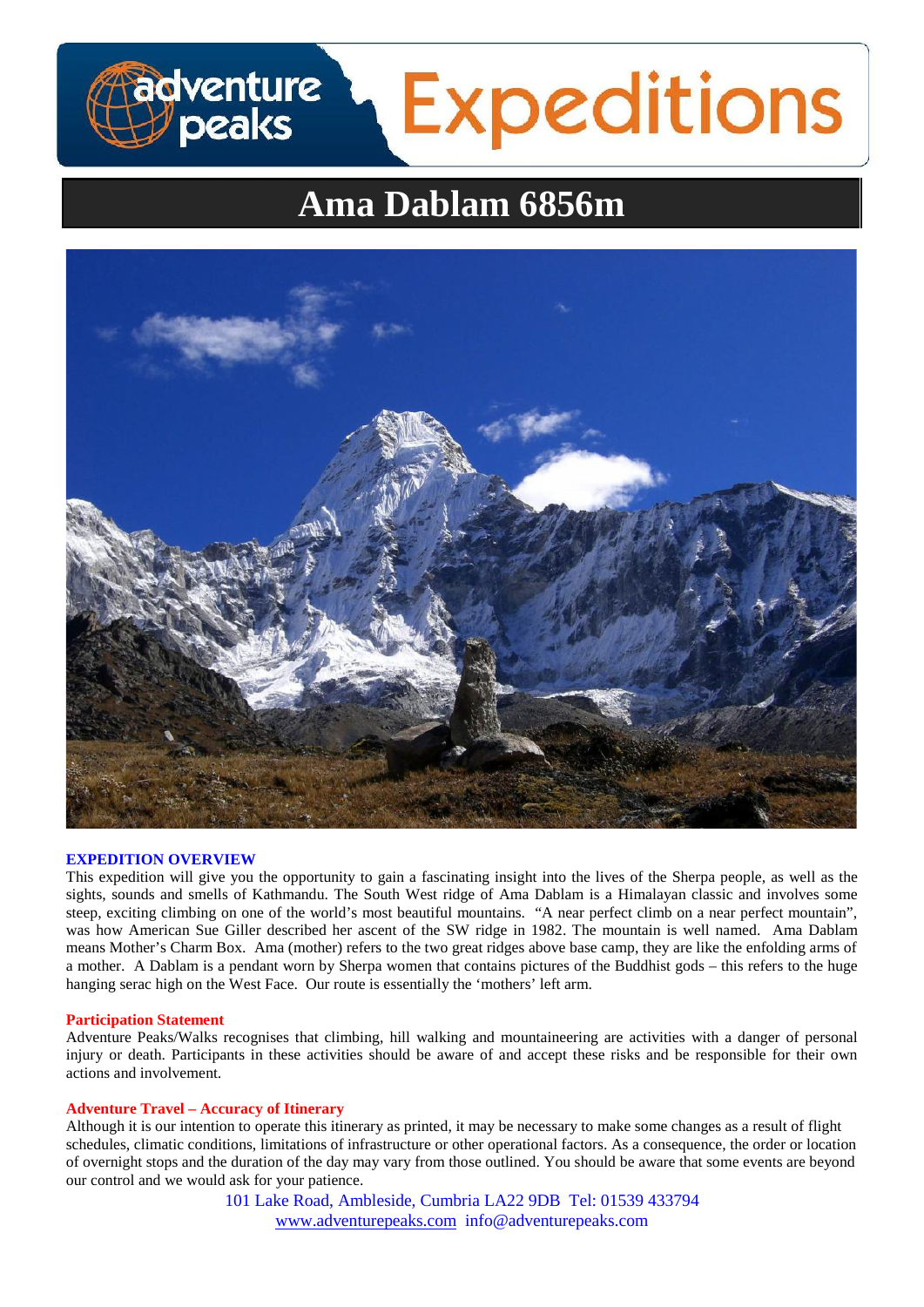#### **Recommended Previous Experience**

Ama Dablam's SW ridge is quite technical and people should be comfortable with operating on steep ground in exposed situations. There are sections of steep rock which are usually climbed with an ascender on fixed ropes and some experience of this before the expedition will prove beneficial. To move efficiently and enjoyably on the SW ridge of Ama Dablam Adventure Peaks recommend that you have experience of Alpine AD routes and / or an ability to climb Hard Severe rock and Scottish grade II/III winter routes.

The climbing days between the three camps on the mountain are relatively short (3-6 hours), the summit day being the longest day is typically 7- 9 hours (6080m-6856m). However most people will find climbing at this altitude extremely demanding and should prepare for this with fitness training and be able to cope with long hill days in the UK and, ideally, The Alps.



#### **The Climbing Day**

It would be impossible to produce an itinerary that suited all people's abilities & preferences. Climbing a mountain like Ama Dablam involves a lot of different stresses on the body and folk will respond to this in different ways and at different rates. Through utilising a good ratio of UK leaders and Sherpas to clients we can allow people to progress up the mountain at a rate appropriate to their own needs. A description of the route is included and the programme is flexible enough for people to listen to their own bodies and rest, climb high – sleep low, or 'go for it' accordingly.

#### **Base Camp (4750m) to Camp 1 (5700m)**

This is quite a long walk and may take five to six hours on the first journey. This is likely to reduce considerably with improved acclimatisation. Unusually there is no glacier approach and you can walk in trainers along pleasant grassy ridges that curve around behind the SW ridge. As you gain height, superb views open up to the whole of the Western Himalaya, most notably Cho Oyu (8201m), Numbur (6859m) and Taweche (6367m). Just before reaching camp 1 we cross a granite boulder field and scramble easily up some huge boiler plate granite slabs.

## **Camp 1 to Camp 2 (6080m)**

Camp 1 is situated at the foot of the SW ridge and so you embark on the climb as soon as you leave camp and clip into the fixed ropes. Initially there is some quite easy traversing of rocky terraces and snowy ledges. Then there are some superb compact granite slabs to cross and these lead into equally enjoyable slabby buttresses to ascend. Just before Camp 2 is reached The Yellow Tower must be climbed/jumared and this provides the technical crux of the whole route. The climbing is extremely enjoyable but it is hard work at this altitude. Three to five hours.



## **Camp 2 to Camp 2.9 (6200m)/ Ama Dablam Summit (6856m)**

Most teams these days make their summit bids from camp 2, however there is an option of very limited camping space at the end of Mushroom Ridge, Camp 2.9, which offers an airy launching platform for a shorter summit day. The group will make a decision whether to use this camp or not. As soon as you leave Camp 2 you start gaining height. It's hard work but the climbing is good and the ascent of The Grey Tower provides the next obstacle. Easy snow and ice then leads to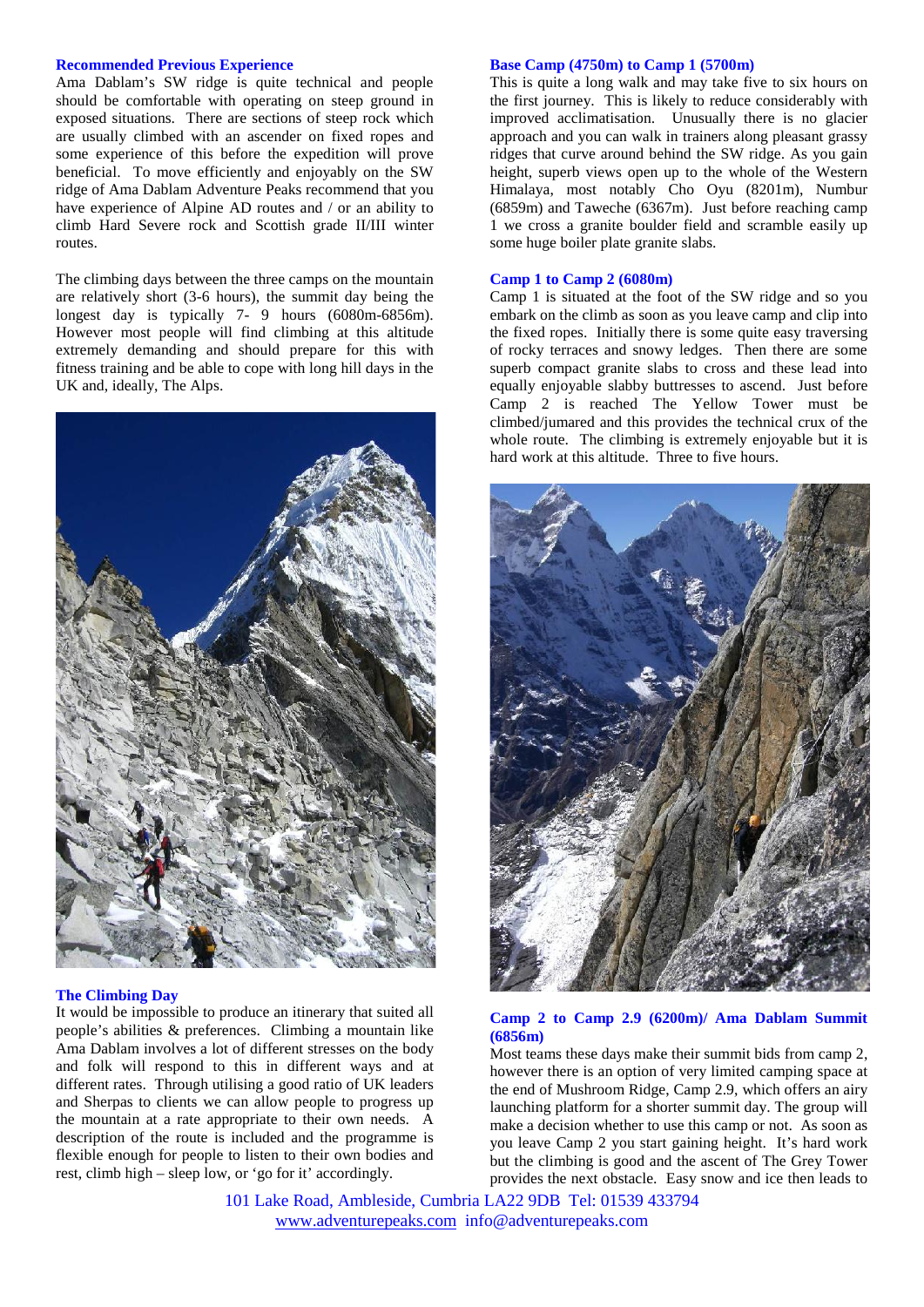the 'Mushroom Ridge', the corniced snow crest that links the mixed SW ridge below with the summit snow fields above. Your 'composure with exposure' will be tested here! However the ground is not technically difficult, Scottish grade II, and you will soon reach the broad snow shelves that provide the site of the old Camp 3. As we are now essentially on the West Face the sun does not arrive until around 9.30am, so this can be a cold place until the sun hits. From here it takes around 3-4 hours to reach the summit ascending the fixed ropes up the grade I summit snow fields. There is one short steep section over an icy bulge that provides a welcome contrast in climbing style! The summit of Ama Dablam is a truly outstanding viewpoint. Typical ascent time  $7 - 9$  hours from camp 2. We would aim to descend as low down the mountain as possible after summiting, ideally camp 1 or if you are going really well, Base Camp!

## **Weather Conditions**

The Post-monsoon and pre-winter conditions experienced from October into mid-December are usually very fair, dry and stable. Daytime temperatures are pleasantly warm in the valleys  $(20-30<sup>o</sup>C)$  whilst cool to very cold (especially with wind chill) high on Ama Dablam. Night-time temperatures are cold to very cold (possibly as low as minus 25ºC) and you should make sure you have a warm sleeping bag.

## **Catering Arrangements**

The Trek and Base Camp food is excellent and designed to stimulate your appetite and keep you going despite frequent altitude induced loss of appetite. Breakfast includes porridge and cereal followed by eggs (fried, boiled poached or omelettes!) and either bread or chapattis with jam, honey, peanut butter etc. Lunch starts with juice followed by a hot meal which may include some of the following: chips, rice, lentils, vegetables, salad, sandwiches, beans, tinned fish and tinned meat. Dessert is usually fresh or tinned fruit and tea. The evening meal always starts with soup (often with a healthy dose of garlic to aid acclimatisation) accompanied by poppadums, pop corn or prawn crackers. The main meal varies from local style – Dal Bhat (rice and lentils with an onion and vegetable sauce), Yak stew, momos etc. to western style – yak burgers, chips, pasta, even pizza! Desserts are equally appealing and include apple pie, cake, custard etc. You will not go hungry!

On the mountain we will aim to travel light and meals will mainly be boil in the bag style supplemented by noodles, salami, cheese and chocolate as required. Most folk experience some kind of appetite loss and we mainly aim to keep as hydrated as possible with fruit teas, soup and powdered fruit drinks.

## **What to Carry**

On the trek you should aim to carry a very light rucksack. A 35L sack is ideal and this should contain 1-2L of water; waterproofs; a spare warm layer; camera; mini first aid kit; sun hat, sun cream and glasses; a warm hat and gloves. The rest of your gear can go in your kit bag and larger rucksack to be carried by the porters. On the mountain your rucksack will also contain crampons, ice axe, sleeping bag, a few snacks and down jacket. Adventure Peaks will be using strong Nepali Sherpas to assist our progress. This will include establishing the camps, maintaining the in-situ ropes and anchors and helping to carry gear. These are inspirational folk to have with you on the mountain and you will be amazed by their stamina and dedication.

#### **Extra Local Costs**

There are a number of good bars in Lukla, Phakding, Namche and Pangboche selling a variety of beers and spirits. Along the trek it is possible to buy hot drinks (very cheap), soft drinks, beer and spirits (not recommended on the way up). It is traditional to tip the local staff including the porters, Sherpas and cook staff. These folk work incredibly hard and will do almost anything to help you throughout the expedition. You will probably want to make a reasonably generous tip at the end of the trek, please see the Nepal Background Travel Sheet in your Welcome pack for more information.

#### **Suggested itinerary**

This is a suggested ideal itinerary, changes may well be necessary according to weather, client fitness and rate of acclimatisation as well as difficulties with transportation. A number of rest days are programmed and these are an important part of our structured acclimatisation programme. This does not mean you shouldn't do anything – non strenuous walks around the camp, gaining some height and then descending again is likely to be beneficial if you feel you have the energy.



**Day 1:** Flight to Kathmandu

**Day 2:** Arrive Kathmandu early evening. Transfer to hotel close to the famous, bustling Thamel district of Kathmandu , a place with lovely gardens where one can relax.